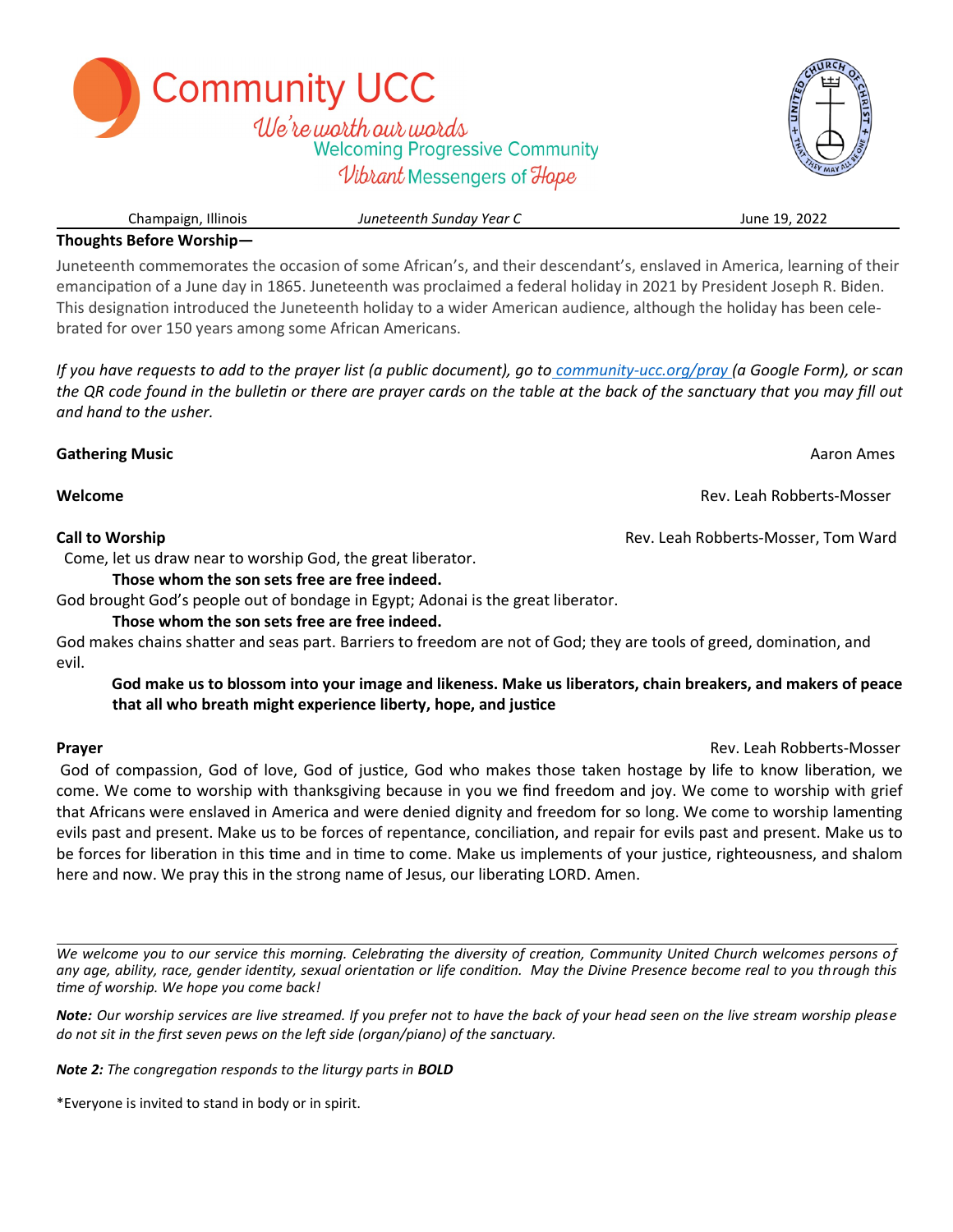### **Litany of Prayer for Juneteenth Rev. Leah Robberts-Mosser Rev. Leah Robberts-Mosser**

Our God, on this Juneteenth commemoration, we remember the Juneteenth reality of being legally freed and yet still enslaved. We acknowledge that we have inherited a legacy of slavery and oppression.

# **How many ways does that legacy persist with legal protections differing so much from lived experience?**

We know we have not arrived at true freedom. We recognize that the journey toward that freedom is long and must be walked with intention. We hope to be one in solidarity with those who still live the horrible realities of that legacy. Whether near or far, we commit to hearing their anguish and their hope.

# **Teach us to extend our lives beyond ourselves to reach the frontiers where people are still waiting for the news of freedom.**

Make us one in solidarity with those suffering in the New Jim Crow of mass incarceration. Make us one in solidarity with the immigrants we discount and treat as less than human. Make us one in solidarity with children whose schools have less resources. Make us one in solidarity as the whole church, black and white, together. May our solidarity be genuine, not dishonest. May our solidarity be effective, not just full of wordy declarations. May our solidarity be grounded in hope and not in the lament of tragedy. May our solidarity be humble, recognizing that true justice is yours alone.

# **We lift up this prayer and all those prayers shared today in the name of him who resolutely stood in solidarity with the despised, the rejected, and the imprisoned.**

We join our voices together and pray the prayer Christ taught us to pray, saying,

**"Our Creator, who art in heaven, hallowed by thy name…."**

## **\*Passing of the Peace** Rev. Leah Robberts-Mosser

Today, you are invited to remain in your space, turn and greet those around you, make eye contact across the room and flash a peace sign, or say "Peace" in the comments on Zoom or Facebook Live broadcast.

# **Children's Moment** Rev. Leah Robberts-Mosser

## **Prelude to Scripture** Tom Ward

Whether we take what is written in the Bible as fact, metaphor, myth, or story, let us listen now for the meaning it might hold for us on this day.

## **Sacred Reading from the Original Testament Exodus 6:1-9** Exodus 6:1-9

<sup>1</sup>Then the LORD said to Moses, 'Now you shall see what I will do to Pharaoh: Indeed, by a mighty hand he will let them go; by a mighty hand he will drive them out of his land.'

 $^2$  God also spoke to Moses and said to him: 'I am the LORD.  $^3$ I appeared to Abraham, Isaac, and Jacob as God Almighty, but by my name "The LORD" I did not make myself known to them. <sup>4</sup>I also established my covenant with them, to give them the land of Canaan, the land in which they resided as aliens. <sup>5</sup>I have also heard the groaning of the Israelites, whom the Egyptians are holding as slaves, and I have remembered my covenant. <sup>6</sup>Say therefore to the Israelites, "I am the LORD, and I will free you from the burdens of the Egyptians and deliver you from slavery to them. I will redeem you with an outstretched arm and with mighty acts of judgement. <sup>7</sup>I will take you as my people, and I will be your God. You shall know that I am the LORD your God, who has freed you from the burdens of the Egyptians. <sup>8</sup>I will bring you into the land that I swore to give to Abraham, Isaac, and Jacob; I will give it to you for a possession. I am the LORD." ' <sup>9</sup>Moses told this to the Israelites; but they would not listen to Moses, because of their broken spirit and their cruel slavery.

## **Postlude to Scripture** Tom Ward

Together, let us say:

**May the Spirit bless us with wisdom and wonder as we ponder the meaning of these words for our lives.**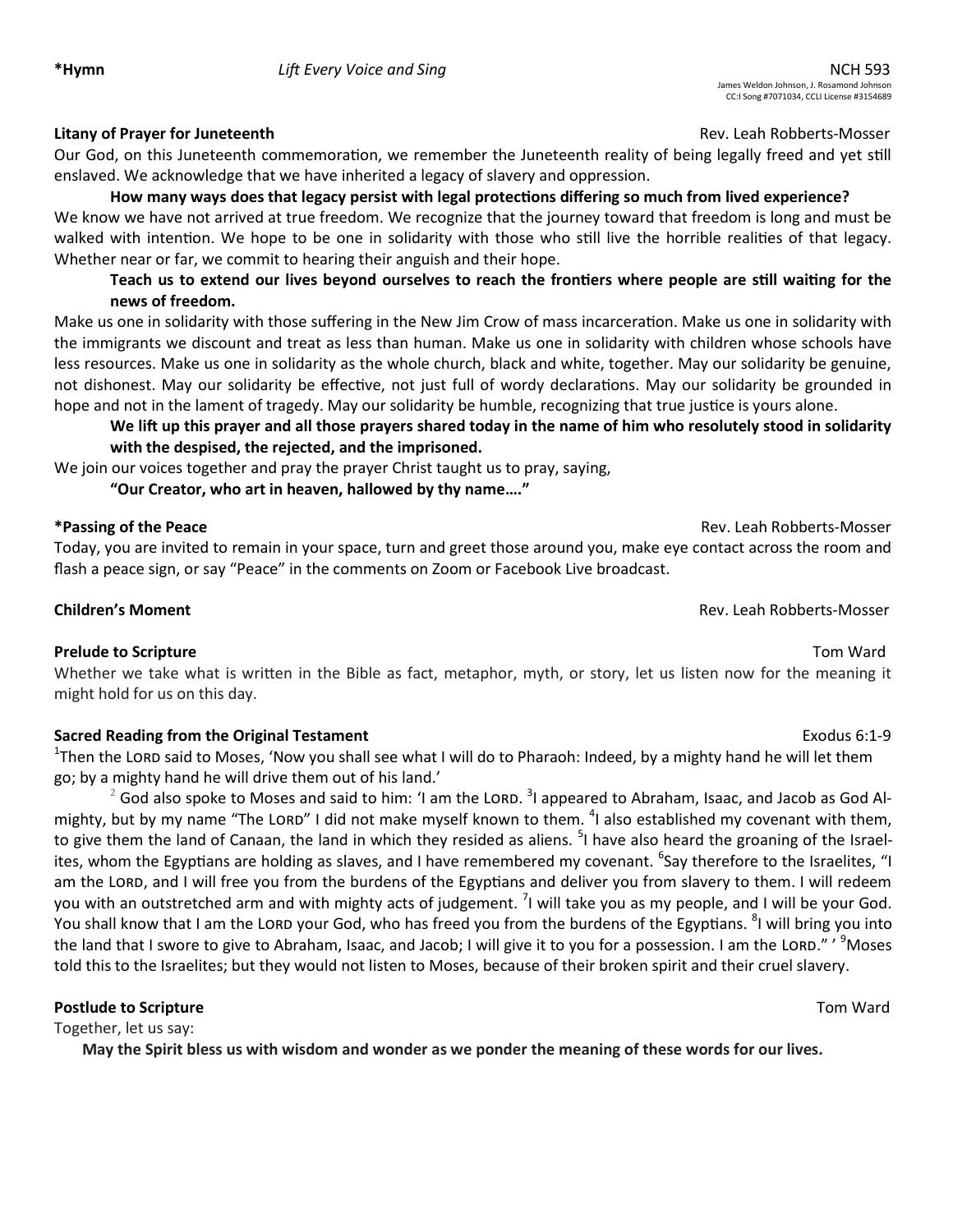**Call to Prayer** Tom Ward



After the sermon, we will offer up our joys and concerns. Your prayer requests will be offered aloud. Whether you are sitting here in the sanctuary, or worshipping with us remotely, you are invited to add your joys and concerns to the prayer list: go to community-[ucc.org/pray](https://docs.google.com/forms/d/e/1FAIpQLSddfoQr6fszsQHZCB-QOEaGPk6DSOOEpvGksH3efYMMZuEUZQ/viewform) (a Google Form), or scan the QR code found here or there are prayer cards on the table at the back of the sanctuary that you may fill out and hand to the usher.

**\*Hymn** *Community of Christ* NCH 314 Words: Shirley Erena Murray, Music: Hebrew Melody; arr: Meyer Lyon One License Song #03366, One License #A-734456

**Message Contract Contract Contract Contract Contract Contract Contract Contract Contract Contract Contract Contract Contract Contract Contract Contract Contract Contract Contract Contract Contract Contract Contract Cont** 

### **Silent Meditation**

## **Call to Offering Tom Ward Call to Offering Tom Ward Call to Offering Tom Ward Call to Offering Tom Ward Call to Offering Tom Ward Call to Offering Tom Ward Call to Offering Tom Ward Call to Offering Tom Ward Call to Offer**

In a few moments, we will pray. You still have time to enter your prayer concerns into the Google doc, or hand a prayer card to an usher so your prayer concern can be offered up aloud. Before that, though, we turn our attention to the offering. The Confirmands spent a good portion of their year learning what it means to be of service and what each of them has to offer in terms of their own spiritual gifts. What do you have to offer the world in the way of Christ Jesus? What does our church have to offer? We are called to be authentically who we are, to counter scarcity and injustice at every turn, and pour out even more grace wherever it is needed. CUCC's ministries of charity, hospitality, and justice, like Jubilee Café, support of Campus Ministry, and advocacy on behalf of the LGBTQ+ community, are only made possible when our generosity, like God's lavish love, overflows. We give thanks to God for CUCC's generous donation of \$432.20 for Strengthen the Church Fund, which supports leadership development, new churches, and innovation in existing congregations.

To give in support of the ministry of CUCC go to [www.community](http://www.community-ucc.org)-ucc.org and click "donate". If you are worshipping in the sanctuary, you can also place offerings in the offering plate located at the rear doors.

**May God bless the gifts we give, multiply them, and employ them in faithful service. Amen.** 

| <b>Joys and Concerns</b>              |                                     |                                                                               |
|---------------------------------------|-------------------------------------|-------------------------------------------------------------------------------|
| <b>Pastoral Prayer</b>                |                                     | Rev. Leah Robberts-Mosser                                                     |
| *Hymn                                 | We are Marching in the Light of God | <b>NCH 526</b><br>Copyright ©, Plymouth Music Corp, Ft. Lauderdale, Fl. 33307 |
| <b>Commissioning of the Community</b> |                                     | Rev. Leah Robberts-Mosser                                                     |
| <b>Benediction</b>                    |                                     | Rev. Leah Robberts-Mosser                                                     |
| Postlude                              |                                     | Aaron Ames                                                                    |

### **Acknowledgements:**

The liturgy today is adapted from the Juneteenth Worship resources from the Rocky Mountain Conference UCC

**Worship Licenses**

Words for Hymns reprinted with permission under One License #A-734456. All rights reserved. *(4/23)*

Words for Hymns reprinted with permission under CCLI Music Copyright License #3154689. All rights reserved (*10/22)*

Words for Convergence Songs reprinted with permission under Convergence Music Project License #100003253 (*10/22)*

Video clips shown with permission under CVLI License #504369210 *(12/22)*

Worship streamed live on Zoom and Facebook Live with permission under CCLI Streaming License #20117321 (3/23)